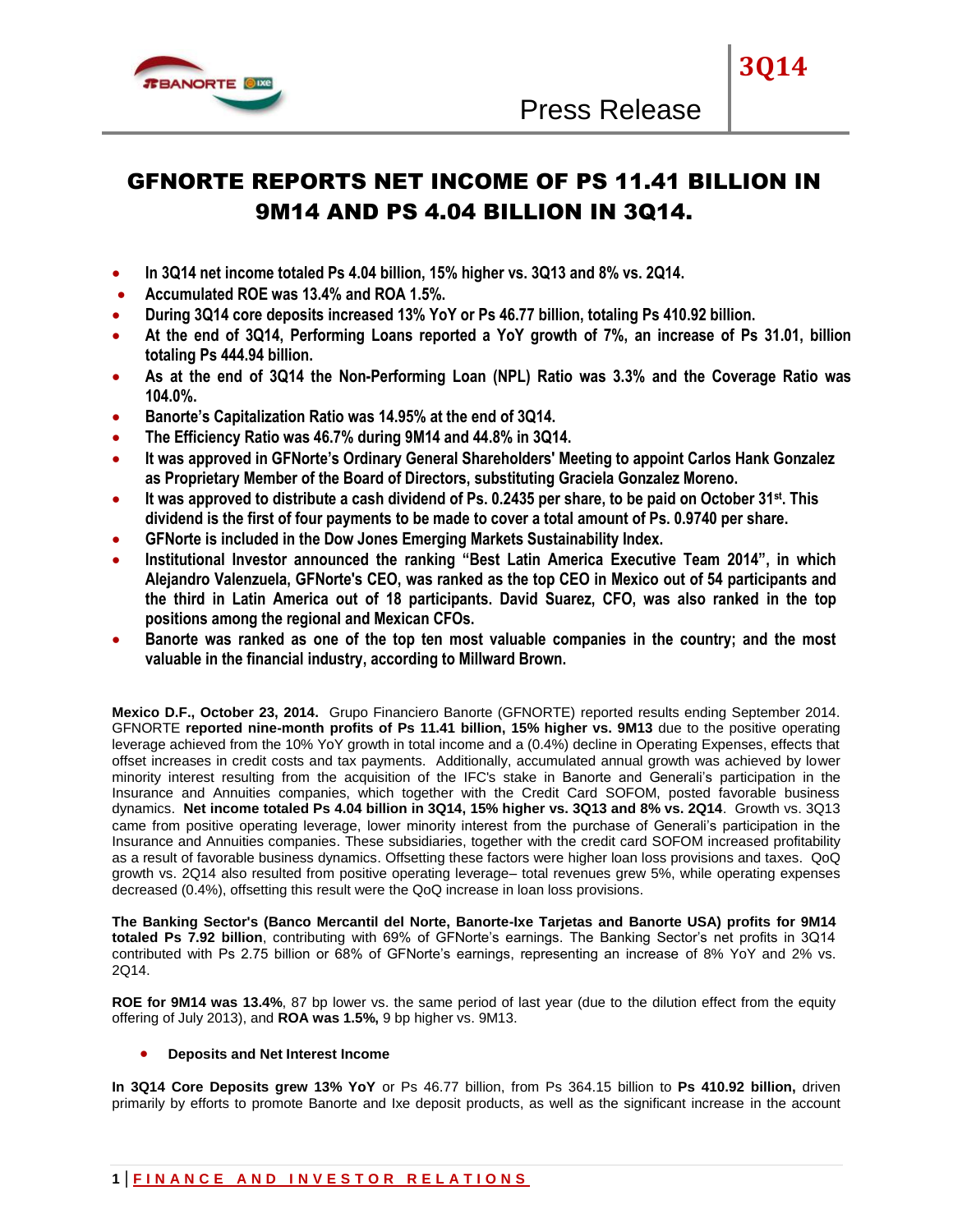

**3Q14**

balances of some clients, mainly in the Government segment since the end of 2013. On a yearly basis, Demand deposits grew 18% and Retail Time Deposits grew 4%. During the quarter, Core Deposits increased 3% or Ps 11.44 billion vs. 2Q14 due to the 5% increase in Demand deposits, while Retail Time Deposits declined (1%).

**Net Interest Income for 9M14 totaled Ps 31.65 billion,** 12% higher vs. 9M13 due to a better loan mix as a result of growth in the Consumer portfolio; a lower cost of funding due to: i) growth in core deposits, ii) the 100 bp reduction in the reference rate, and iii) payment of two subordinated obligations (August 2013 and April 2014) and the syndicated loan (July 2013); as well as an increase in net interest income of the Insurance and Annuities companies. Net Interest Income for 3Q14 totaled Ps 10.88 billion, increasing 11% YoY and 4% QoQ, as a result of the reasons already described, as well as higher loan origination fees.

**Loans**

At the end of 3Q14, **Performing Loans reported a YoY growth of 7%,** increasing Ps 31.01 billion totaling Ps 444.94 billion. The Loan portfolio is showing positive growth thanks in part to the gradual recovery of the economy, maintaining a higher growth rate than GDP. Corporate and middle market companies' portfolios (included in the Commercial portfolio) remain subdued by prepayments from customers, which were only partially offset by new loan origination. In 3Q14, the portfolio increased 2% mainly as a result of growth in the Government, Payroll, Corporate, Mortgage and Credit Card loan portfolios.

The Financial Group's **Past Due Loan Ratio was 3.3% at the end of 3Q14**, 1 bp higher vs. 3Q13 and 13 bp higher vs. 2Q14. The YoY increase came from higher Past Due Loan Ratio in the Commercial, Car and Mortgage segments; while the quarterly increase resulted from a higher Past Due Loan Ratio in the Commercial and Mortgage segments.

Excluding Past Due Loans from home developers, the **PDL Ratio was 2.1%** in 3Q14, 30 bp above YoY and 30 bp higher vs. 2Q14.

At the end of 3Q14, **Past Due Loans totaled Ps 14.95 billion**, 8% higher YoY vs. 3Q13 mainly as a result of growth in past due loans for some Commercial (including SMEs), Payroll, Mortgage, Credit Card and Car loan portfolios, driven by the negative impact of the economic slowdown, among other factors. The 7% QoQ growth vs. 2Q14 was due to an increase in the Past Due Loans of some Commercial, SME and Mortgage loans. **The Group's coverage ratio was 104.0%** at the close of 3Q14, decreasing by (1.7 pp) YoY and (0.5 pp) QoQ.

**Efficiency**

**The Efficiency Ratio for 9M14 was 46.7%,** (5.0 pp) lower YoY due to the positive operating leverage achieved in the period. **In 3Q14, the Efficiency Ratio was 44.8%,** (6.2 pp) lower vs. 3Q13 and (2.4 pp) vs. 2Q14 due to tighter management of recurring expenses.

**Capitalization**

Banco Mercantil del Norte's Capitalization Ratio was 14.95% at the end of 3Q14, with a Tier 1 ratio of 13.38% and a Core Tier 1 ratio of 12.37%.

# **Other Subsidiaries**

During 9M14, **Long Term Savings,** including Afore XXI Banorte and the Insurance and Annuities companies, contributed with Ps 2.31 billion to the Financial Group's earnings, 78% higher vs. 9M13; contribution to earnings in 3Q14 were Ps 711 million, a 61% YoY increase vs. 3Q13 and a (9%) decline vs. 2Q14. YoY growth (vs. 9M13 and 3Q13) was due to better dynamics in the insurance and annuities companies. Additionally, YoY growth came from the reduction in minority interest resulting from the purchase of Generali's participation in the Insurance and Annuities companies. If GFNorte's stake in these companies was considered at 100%, annual growth would have been 64% for the Insurance company and 79% for the Annuities company. The QoQ decline vs. 2Q14 was due to a reduction in the Afore XXI Banorte's net income as a result of a negative operating leverage and the impact on financial products from valuation losses in its investments.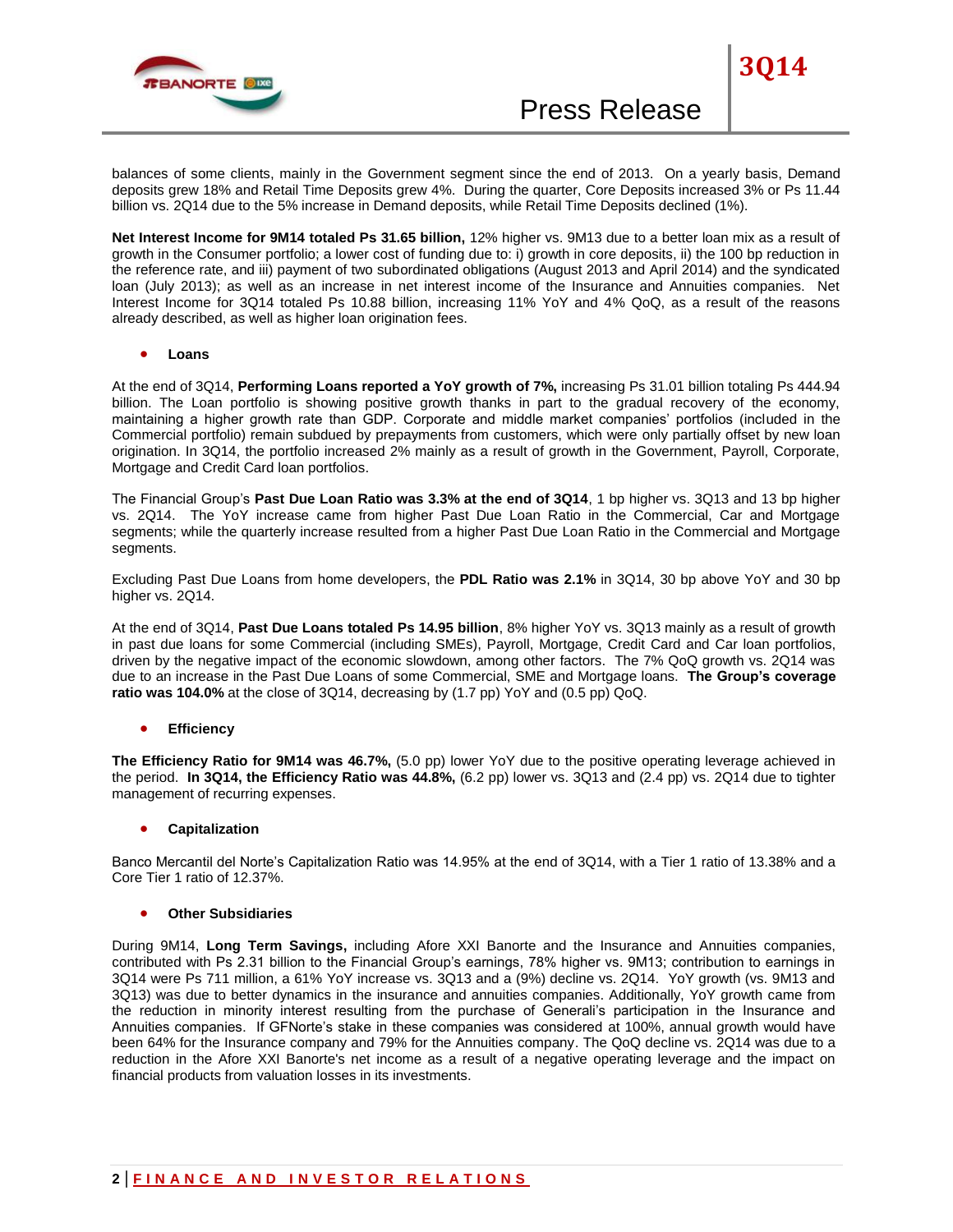

**3Q14**

**The Brokerage Sector** (Casa de Bolsa Banorte Ixe and Operadora de Fondos Banorte Ixe), reported profits for 9M14 of Ps 756 million, a 53% increase vs. 9M13, driven by higher net interest income, non-interest income (mainly in trading) and lower non-interest expenses, which offset higher tax payments; contributions to earnings for the quarter totaled Ps 297 million, increasing 170% YoY and 16% QoQ. YoY growth is due to higher trading revenues and a tighter operating expense management, which offset reductions in net interest income, net fees and higher tax payments. QoQ performance vs. 2Q14 is explained by higher trading revenues and net fees and lower operating expenses, which offset the decrease in net interest income.

**Sofom and Other Finance Companies**, comprised of Arrendadora y Factor Banorte, Almacenadora Banorte and Solida Administradora de Portafolios, recorded profits for 9M14 of Ps 411 million; in 3Q14 reported profits of Ps 211 million.

#### **Recent Events**

#### **•** Shareholders' Assembly

GFNorte held an Ordinary General Shareholders' Meeting on October 22<sup>nd</sup>. The company's capital that was represented in the meeting by total subscribed and paid shares was 87.52%. The resolutions approved by the Assembly were:

- I. Appointment of Carlos Hank Gonzalez as Proprietary Member of the Board; substituting Graciela Gonzalez Moreno, who was appointed Alternate Member of the Board substituting Alejandro Hank Gonzalez. The former is relieved from all legal responsibility for the performance of his position.
- II. Distribution of a cash dividend of Ps. 0.2435 per share from the Retained Earnings of Prior Years, to be paid on October 31<sup>st</sup>. This dividend is the first of four payments to be made for a total amount of Ps. 0.9740 per share. This amount was approved by the Group's Board of Directors last July 24<sup>th</sup>. It will be proposed in subsequent Shareholders' Assemblies to decree additional dividends for a total amount of Ps. 0.7305 per share, to be paid in three installments of Ps. 0.2435 in January, April and July 2015, respectively. The total amount of the dividend to be paid represents 20% of the recurring profits of 2013 and the payout was determined according to the dividend policy approved in October 2011, which establishes a payment of 20% of recurring net income if annual profit growth is greater than 20%.
- III. Authorization of an incentive Plan (the "Plan") for employees of GFNorte and its Subsidiaries to be paid through representative shares of GFNorte's equity according to articles 57, 366 and 367 of the Securities Market Law. The objective of this Plan is to continue aligning the incentives between management of the Financial Group and its shareholders, by granting stock plans to executives as part of their total compensation to promote the achievement of the institutions' strategic goals. To operate the Plan, it is required to allocate funds for the acquisition of representative shares of the GFNorte's equity. This may be operated through the share repurchase fund. Additionally it was approved to delegate to the Human Resources Committee, acting through the Assignations' Committee, the faculty to establish the terms and conditions of the Plan. Furthermore, certain resolutions taken previously by the Board of Directors related to the implementation of the Plan were ratified.

## **GFNorte is included in the Dow Jones Emerging Markets Sustainability Index**

On September 11<sup>th</sup>, the Dow Jones Sustainability Indices ("DJSI") announced that GFNorte was included in the Dow Jones Sustainability Index Emerging Markets (DJSI Emerging Markets). This is the first time GFNorte is included and it is the first Mexican financial institution to be considered.